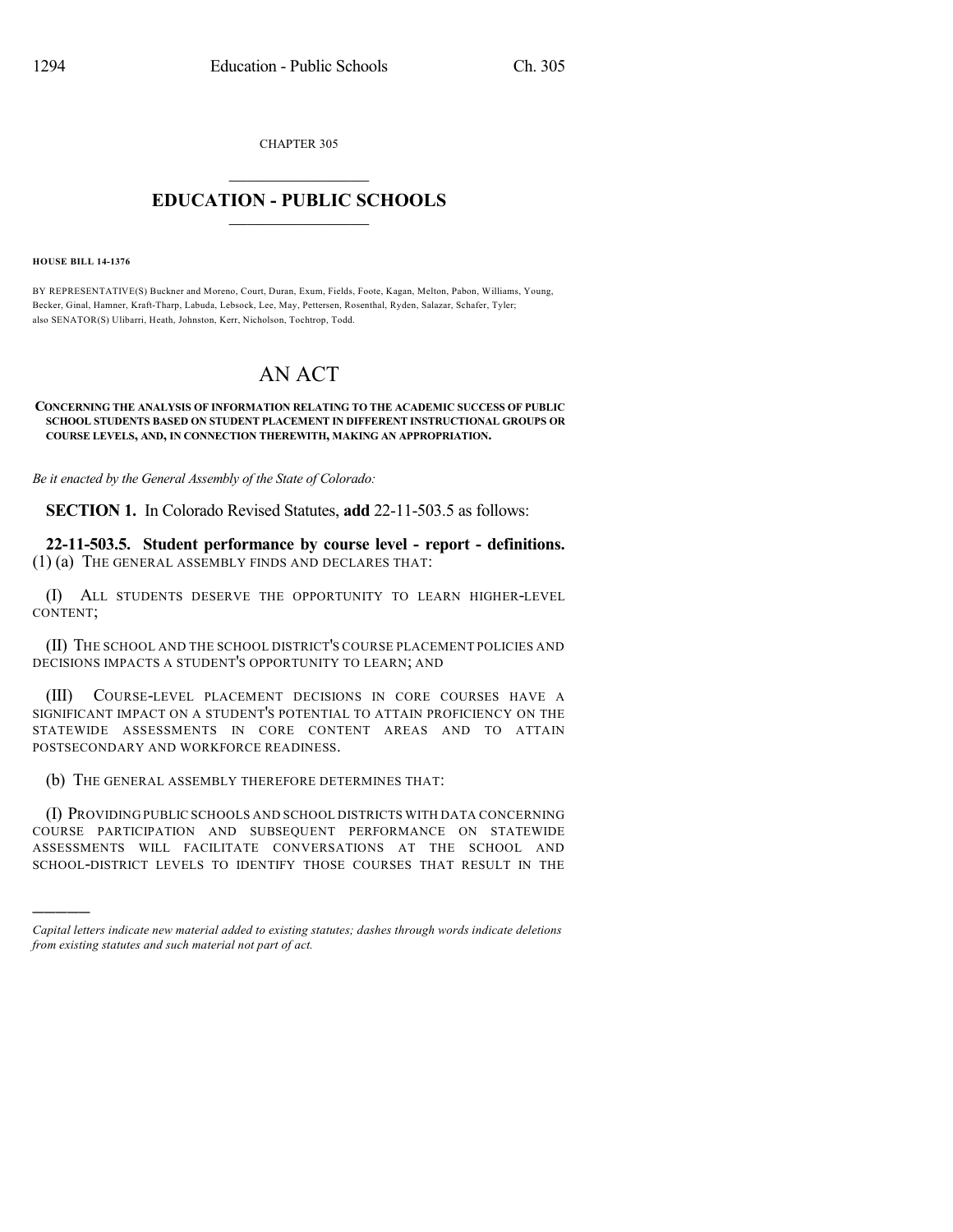GREATEST NUMBER OF STUDENTS DEMONSTRATING PROFICIENCY, TO PLACE MORE STUDENTS IN THOSE COURSES, AND TO ELIMINATE OR DRASTICALLY MODIFY COURSES THAT ARE NOT YIELDING LONG-TERM SUCCESS FOR STUDENTS WHO TAKE THE COURSES; AND

(II) PROVIDING SCHOOLS AND SCHOOL DISTRICTS WITH THIS DATA WILL ALSO FACILITATE CONVERSATIONS REGARDING THE DEMOGRAPHICS OF STUDENTS ENROLLED IN EACH COURSE LEVEL AND LEAD SCHOOLS AND SCHOOL DISTRICTS TO EXAMINE AND MODIFY COURSE PLACEMENT AND INSTRUCTIONAL GROUPING POLICIES AND DECISIONS.

(2) AS USED IN THIS SECTION, UNLESS THE CONTEXT OTHERWISE REQUIRES:

(a) "CORE COURSE" MEANS A COURSE IN ENGLISH, MATHEMATICS, SCIENCE, OR SOCIAL STUDIES.

(b) "COURSE LEVEL" MEANS THE DEGREE OF DIFFICULTY OR COMPLEXITY OF THE CONTENT OF A COURSE IN A SPECIFIC SUBJECT AREA, SUCH AS AN HONORS LEVEL COURSE.

(3) (a) NO LATER THAN NOVEMBER 1, 2014, AND NO LATER THAN EACH NOVEMBER 1 THEREAFTER, FOR EACH ACADEMIC YEAR THE DEPARTMENT SHALL CREATE A CORE COURSE LEVEL PARTICIPATION AND PERFORMANCE REPORT FOR EACH SCHOOL DISTRICT AND PUBLIC SCHOOL IN THE STATE. AT A MINIMUM, THE REPORT MUST INCLUDE:

(I) THE PARTICIPATION OF STUDENTS IN EACH CORE COURSE LEVEL DISAGGREGATED BY STUDENT GROUPS; AND

(II) WHEN AVAILABLE,THE PROFICIENCY LEVELS THAT THE STUDENTS ENROLLED IN EACH CORE COURSE LEVEL ACHIEVE ON THE STATEWIDE ASSESSMENT THAT CORRESPONDS TO THE COURSE SUBJECT DISAGGREGATED BY STUDENT GROUPS.

(b) DURING THE 2014-15 AND 2015-16 ACADEMIC YEARS, THE DEPARTMENT SHALL WORK WITH PUBLIC SCHOOLS AND SCHOOL DISTRICTS TO REFINE THE FORMAT AND CONTENT OF THE REPORT TO IMPROVE THE USE AND FUNCTIONALITY OF THE REPORT FOR PUBLIC SCHOOLS AND SCHOOL DISTRICTS, RECOGNIZING THAT THE STATEWIDE ASSESSMENTS WILL BE IN TRANSITION DURING THESE ACADEMIC YEARS.

(4) COMMENCING WITH THE 2016-17 ACADEMIC YEAR, THE DEPARTMENT SHALL ALSO MAKE THE CORE COURSE LEVEL PARTICIPATION AND PERFORMANCE REPORTS AVAILABLE ON THE DEPARTMENT'S WEB SITE.

(5) COMMENCING NO LATER THAN THE 2016-17 ACADEMIC YEAR, PUBLIC SCHOOLS AND SCHOOL DISTRICTS SHALL USE THE DATA IN THE CORE COURSE LEVEL PARTICIPATION AND PERFORMANCE REPORT TO INFORM THE DISTRICT PLANS ADOPTED PURSUANT TO SECTIONS 22-11-303 TO 22-11-306, AND THE SCHOOL PLANS ADOPTED PURSUANT TO SECTIONS 22-11-403 TO 22-11-406. THE CORE COURSE LEVEL PARTICIPATION AND PERFORMANCE REPORT IS INTENDED TO GENERATE SCHOOL-BUILDING LEVEL AND SCHOOL-DISTRICT LEVEL DISCUSSION AND EXAMINATION OF COURSE PLACEMENT POLICIES AND DECISIONS AND THE RESULTING